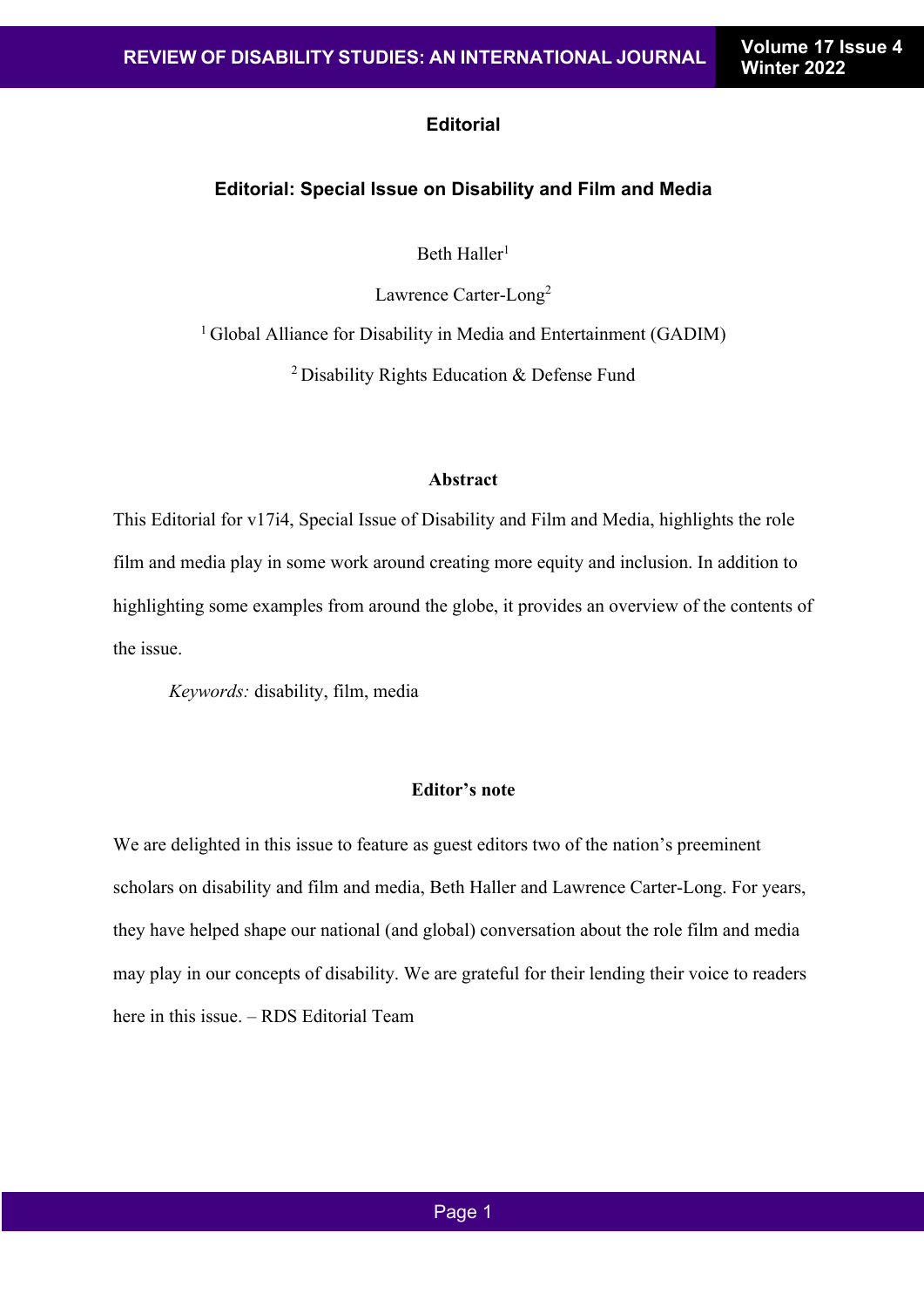So much mass media representation of disability for generations has reverberated with an ableist and inauthentic tone; many television shows and films still do. But authentic and empowering representations are beginning to take hold. Mass media reflecting empowering disability content can assist societies worldwide to better include and respect the disability community. People with disabilities are 15 percent of the world's population, 1 billion people, and fair and unbiased representation of disability in a country's news and entertainment media can help increase a disability justice perspective. The International Labour Organization (ILO) in Geneva, Switzerland says that "portraying women and men with disabilities with dignity and respect in the media can help promote more inclusive and tolerant societies" (ILO, 2015).

The world has seen more entertainment media created by the disability community in recent years. For example, the musical film "Best Summer Ever" (2020) features a fully integrated cast and crew of people with and without disabilities. *Variety* called it a "template for disability representation in Hollywood" (Ferme, 2021) because with its multiple stars with disabilities, it tells its story with disabled actors but is not focused on any kind of disability theme. "It's the first musical to star people with disabilities and the first SAG-registered movie in which more than half the cast and crew are disabled," according to the *Best Summer Ever* creative team (2020). Set to premiere at the SXSW Festival in 2020, which was derailed by the Covid-19 pandemic, it is now available on Hulu.

In 2021, the spinal muscular atrophy (SMA) community came together to create the "Spaces" music video. Directed by wheelchair-using filmmaker Dominick Evans and starring singer-songwriter James Ian, both of whom have SMA, it features adults and children with SMA and their families in pictures shown over lyrics that say, "I'm not invisible. I'm an original." and "If there is one thing to see, it's my humanity" (2021). It also shows the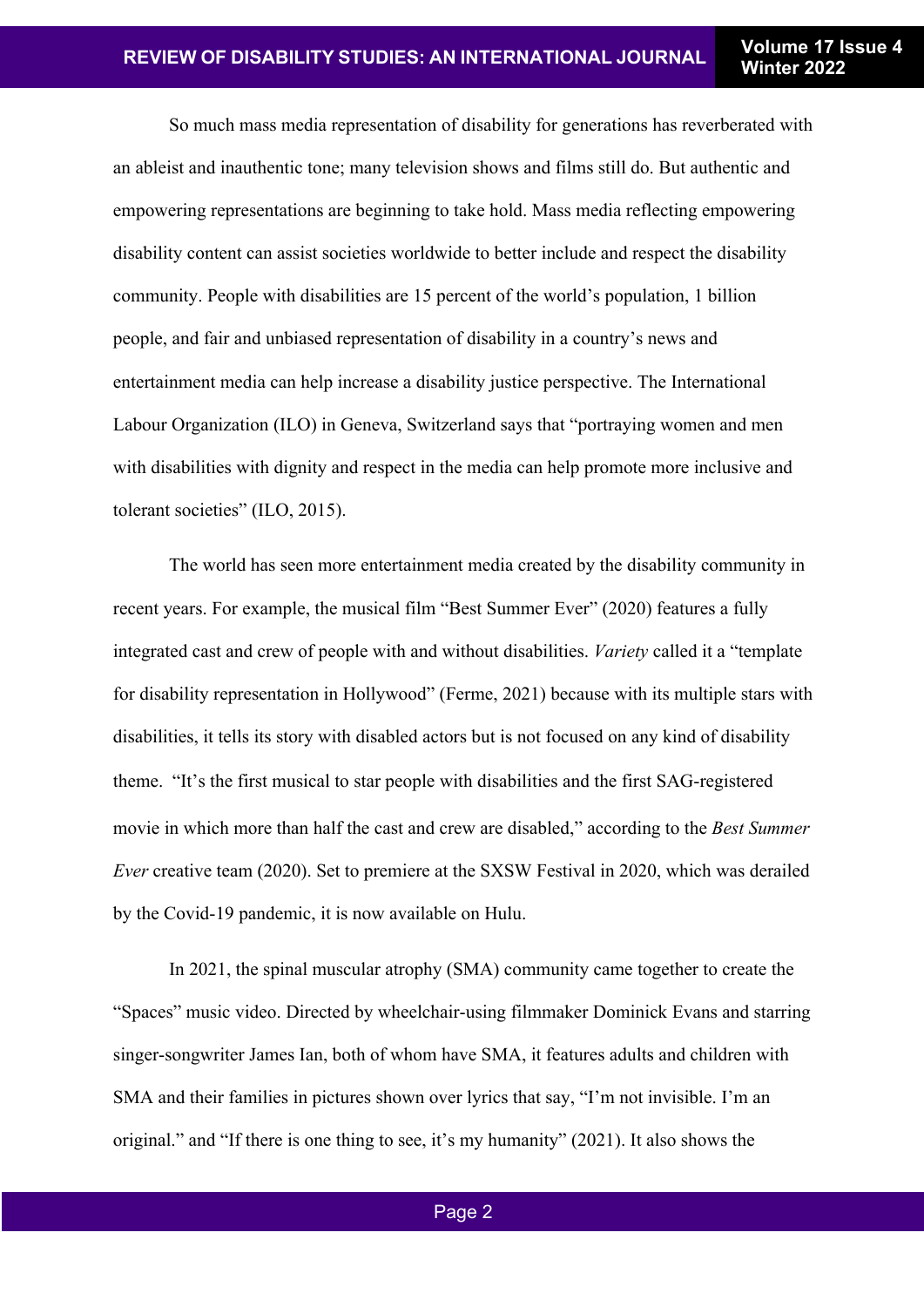wedding of well-known YouTuber couple Squirmy and Grubs (Shane Burcaw, who has SMA, and Hannah Aylward, who is nondisabled). The biotech company Genentech, which launched a new SMA treatment in 2020, sponsored the music video, and Evans directed the Los Angeles-based filming remotely with an iPad from his home in Michigan. Evans said that his work directing remotely illustrates that disabled people can be part of creating good representation in Hollywood, if they are given proper adaptations: He said, in the future, "I want to make a TV show that I direct from my home in Michigan so people can see that any disabled person that has the talent can do it. And I don't want that to be seen as something inspirational but as something realistic. We can do these jobs if we're given the right accommodations. I have chronic pain but I was able to direct the video 'Spaces' from my bed in the place I was most comfortable in" (Kinross, 2021).

In the United Kingdom, the British Film Institute (BFI) restarted an initiative in 2021, Press Reset, to get more disabled talent into equitable and inclusive spaces in the film and television industries. BFI is also educating these industries about the ableist structures within these fields. It wants film and television in the UK to be proactive in dismantling ableism. The steps the industries should take are: "recruit responsibly; engage with the Disabled community; set targets; equal pay; think about access; and be an ally" (BFI, 2021).

\*\*\*\*\*

The articles included in this special issue delve into the current media issues about how disabled people and their issues are or are not presented equitably on screen, as well as considering problematic representations of the past. With their analyses, commentary, and reviews, the authors examine everything from disability metaphors in early 20<sup>th</sup> century Korea to temporal drag in the television show *American Horror Story* to how young disabled creators on Instagram are reinforcing their disability identity with their posts.

### Page 3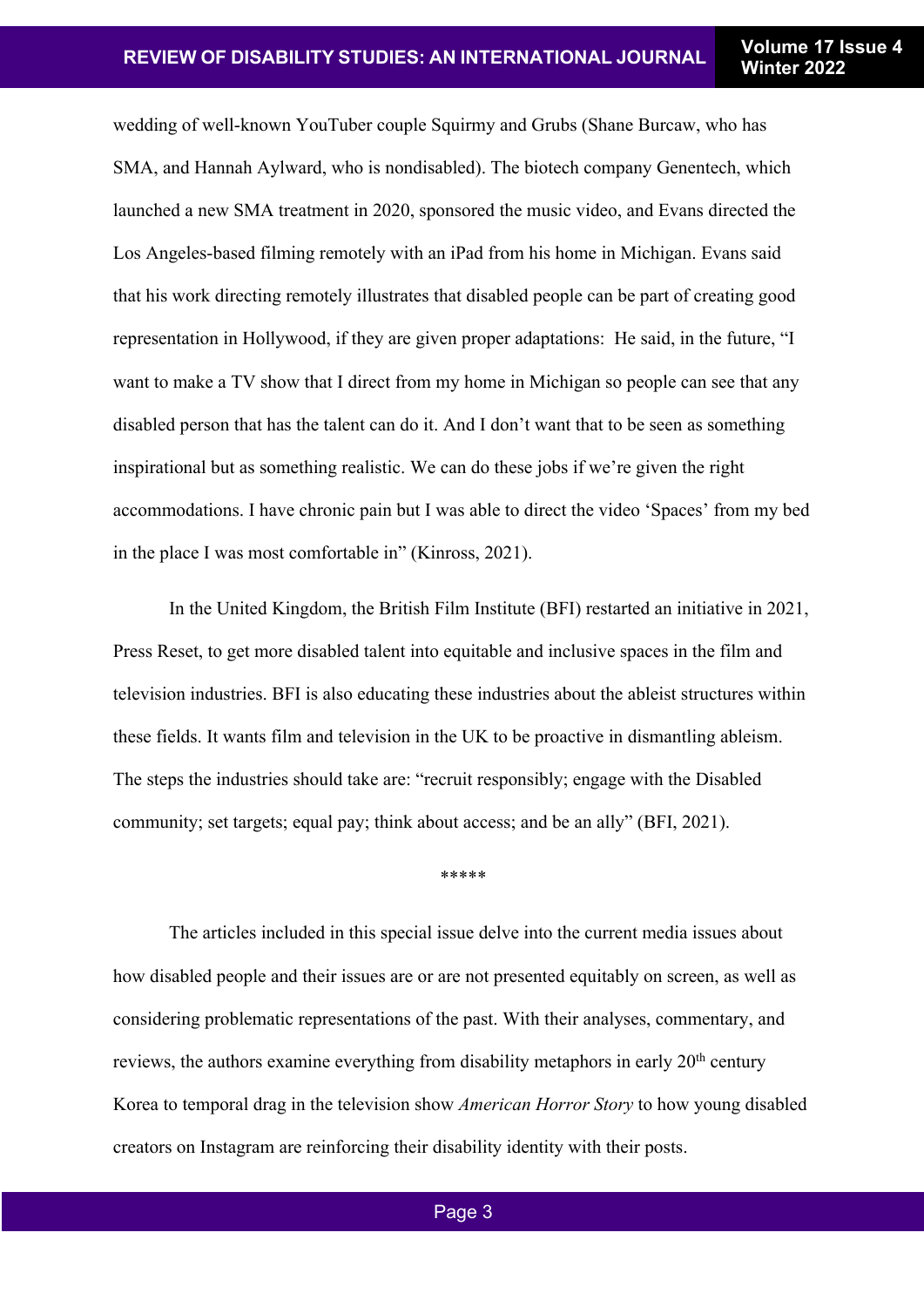Two of the articles in this issue are creative works. Talia Steinmetz critiques the stigmatizing tropes of the 1996 Disney film, *The Hunchback of Notre Dame,* with a Disability Studies lens and then re-imagines the film, with an alternate script that centers Quasimodo as a hero. Quasimodo becomes a disabled human man with an excellent set of skills that will aid him on his Hero's Journey and in his pursuit of a fully realized romantic relationship with Esmeralda.

Director Cameron Mitchell provides a Director's Statement about his film, *The Co-Op*, which dismantles disability stereotypes by giving disabled characters, all played by disabled actors, the power in a robbery scenario. Mitchell wants his short film to prove that film can center disabled characters (and disabled actors) in any genre because people with disabilities are part of a strong community in society. Never again, he says, should Hollywood use the tired and stigmatizing disability stereotypes that so often have populated films.

Using the affirmation model of disability, Kristen Tollan investigated how eight young adults with disabilities used their Instagram photos and captions to express their identities as disabled people. She found that in addition to discussing their disabilities, chronic illnesses and/or mental health, the young adults reflected social media trends such as using existing hashtags, posting about family, friends and pets, and discussing gratitude and positivity about their lives. While reinforcing their disability identity through their Instagram posts, these young people are also showing nondisabled people that the disability experience is not a uniform one and that disabled people are happy and goal-oriented like many nondisabled people.

Alison Wilde analyzes disabled characters in the television series *American Horror Story* (*AHS*) to look at issues of narrative and representational in/equalities across seasons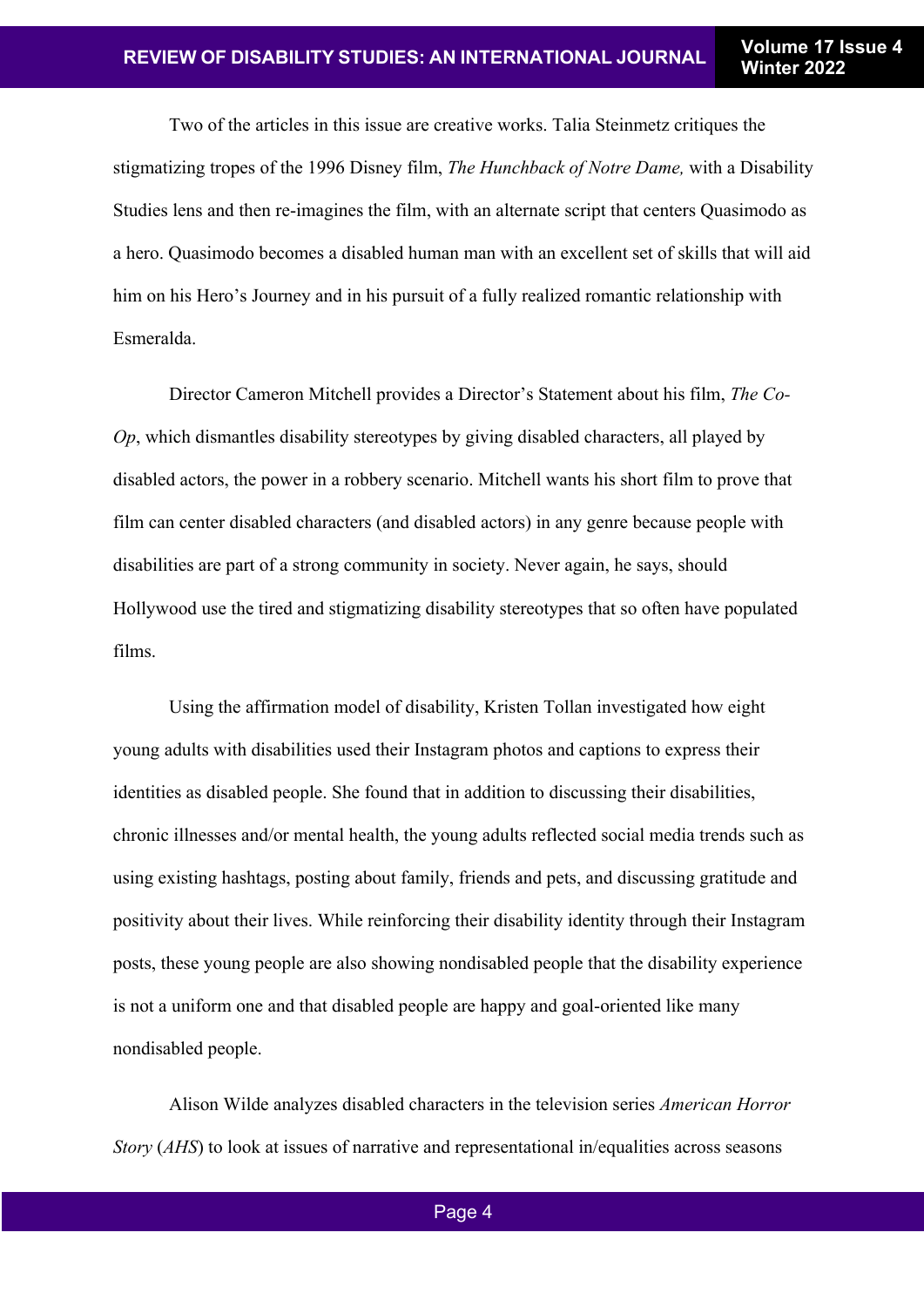with special attention paid to the "Freak Show" season. Even though the "Freak Show" season is lauded for the number of disabled actors employed, Wilde reminds us that the majority of disabled characters were played by nondisabled actors. Even though some argue that temporal drag queers the entire series, Wilde says that the disabled actors have been left out of this queering (with exception of Jamie Brewer, an actor with Down syndrome who is in multiple seasons of *AHS*.) Wilde explains that temporal drag in the series still favors whiteness and nondisabled actors.

John Ndavula and Jackline Lidubwi looked at vernacular radio in Kenya, stations that broadcast in local languages, to see how these radio stations' content did or did not support inclusive education for disabled students in rural communities. They found that few vernacular radio stations aired information about inclusion in schools. Their interviews with key stakeholders in vernacular radio illustrated that even when a radio station discussed the topic of children with disabilities, inclusive education was not included. Their research showed that the radio stations rarely contacted disability activists or inclusive education experts on that topic. They recommend that vernacular radio producers broadcast more content about inclusive education and consult disability experts about that content.

Eunyoung Jung explores a print publication in the early 20<sup>th</sup> century in Korea to delineate how disability metaphors were used in content about the patriotic-enlightenment movement before Japan occupied Korea. The pro-independence, pro-modernization *Korea Daily News,* a voice of Korean elites, had a section called pyunpyungidam, filled with "strange stories," some of which were populated by blind, deaf, and nonverbal archetypes of disabled people. Jung writes that these stories equated metaphorical blindness and deafness with "ignorant" Koreans, who the newspaper saw as clinging to outdated ways of being in the modern world. The metaphor of "muteness" was applied to other news media and Koreans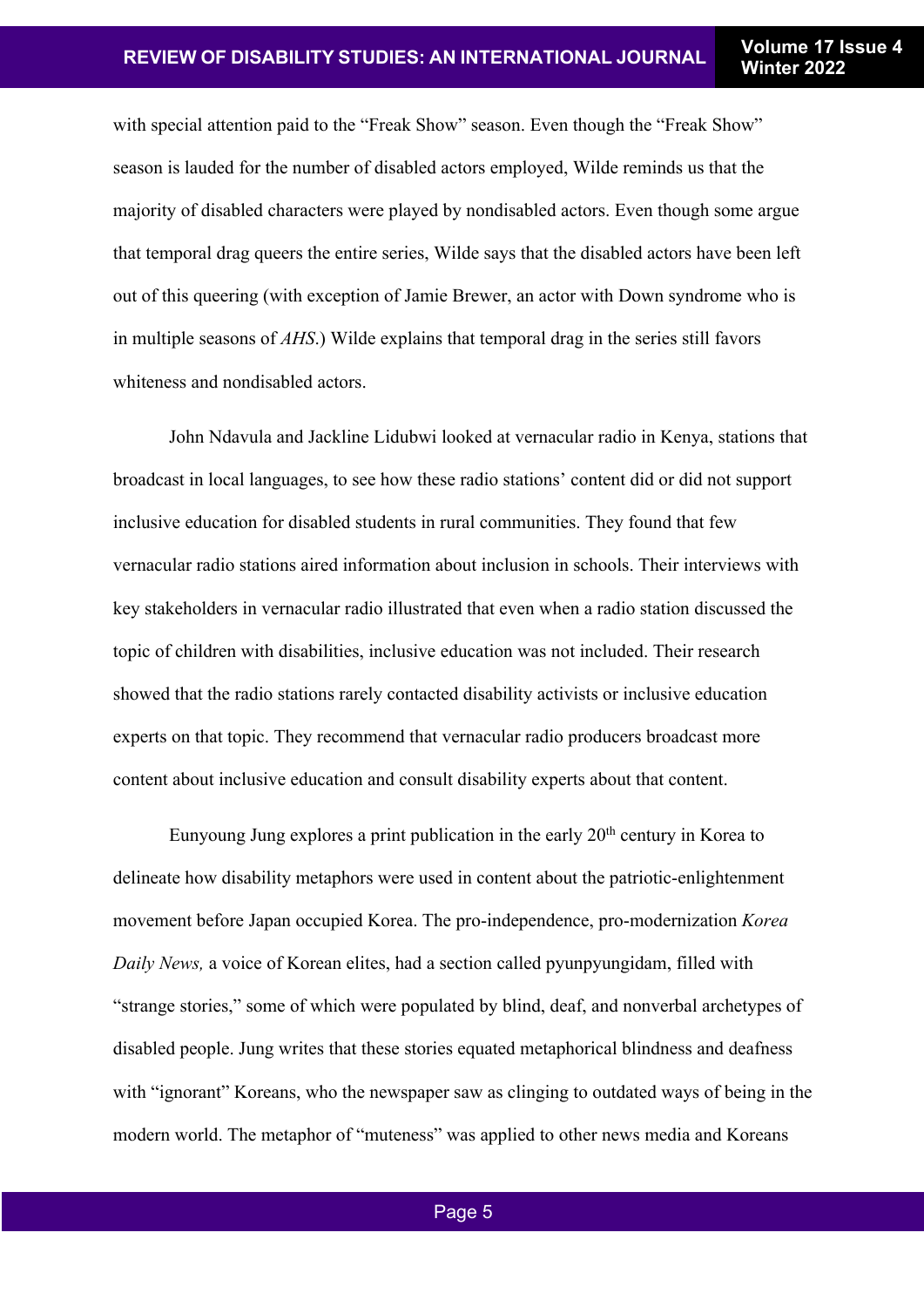who surrendered to Japanese censorship. As in other cultures, Jung says that those in early 20<sup>th</sup> century Korea who were promoting Western enlightenment used the stigmatizing metaphors about disability that conveyed a message that people with disabilities are subaltern and deficient, further marginalizing an already oppressed group.

Jeff Preston reviews the new full-length version of *Code of the Freaks*, which he says presents academic theory and activism around Hollywood's representation of disability in an understandable and captivating way. It is filled with in-depth research and outstanding examples of the ableist structures surrounding the film industry's representation of disabled characters. Aman Misra and Kara Ayers review Dennis J. Frost's book, "More than Medals," which is a history of the Paralympics and disability sports in postwar Japan. Misra and Ayers say the book confronts wrong-headed notions that the Paralympics and disability sports in general are a product of the West. The book explores Japan's innovative approach to the Paralympics and delves into media coverage of and public attitudes toward disability, as they intersect with sports played by disabled people. Misra and Ayers hope this book will inspire much more research and analysis of disability sports in Asia. Finally, the essays also include an excerpt of an interview between Superfest co-director Emily Beitiks and Superfest founding member Peni Hall. The short conversation gives a glimpse into the origins of Superfest, the world's longest running disability film festival.